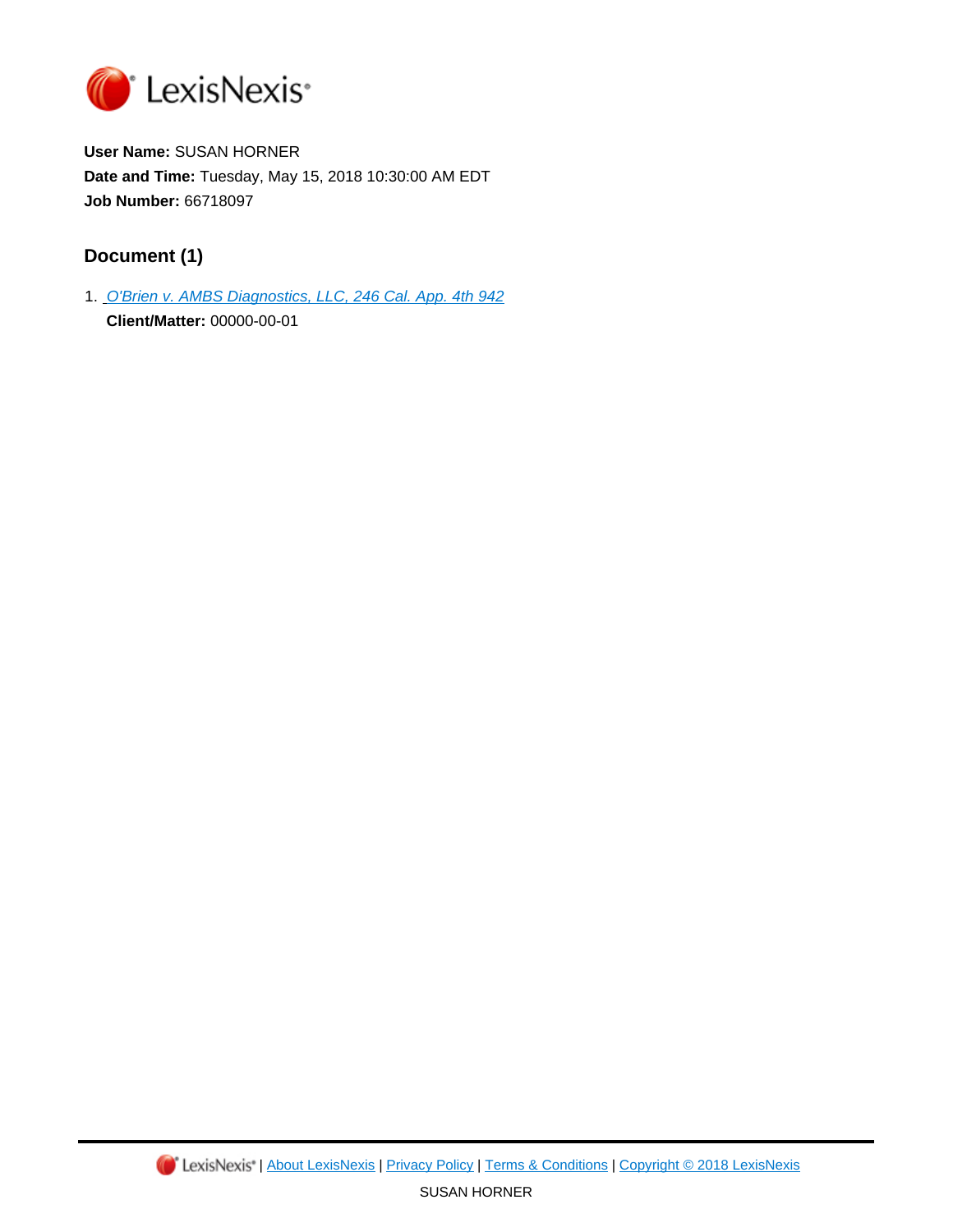# **[O'Brien v. AMBS Diagnostics, LLC](https://advance.lexis.com/api/document?collection=cases&id=urn:contentItem:5JKF-MYS1-F04B-N18P-00000-00&context=)**

Court of Appeal of California, Second Appellate District, Division Two

April 21, 2016, Opinion Filed

B263364

#### **Reporter**

246 Cal. App. 4th 942 \*; 201 Cal. Rptr. 3d 305 \*\*; 2016 Cal. App. LEXIS 310 \*\*\*

TIMOTHY O'BRIEN, Plaintiff and Respondent, v. AMBS DIAGNOSTICS, LLC, Defendant and Appellant.

**Prior History: [\*\*\*1]** APPEAL from a postjudgment order of the Superior Court of Los Angeles County, No. GC048333, C. Edward Simpson, Judge.

**[O'Brien v. AMBS Diagnostics, LLC, 2016 Cal. App.](https://advance.lexis.com/api/document?collection=cases&id=urn:contentItem:5HT2-PMH1-F04B-S1CV-00000-00&context=)  [Unpub. LEXIS 63 \(Cal. App. 2d Dist., Jan. 7, 2016\)](https://advance.lexis.com/api/document?collection=cases&id=urn:contentItem:5HT2-PMH1-F04B-S1CV-00000-00&context=)**

**Disposition:** Reversed and remanded.

# **Core Terms**

exemption, savings account, retirement, levy, retirement account, trial court, retirement plan, federal bankruptcy, expenses, judgment debtor, earning, full amount, purposes, factors

# **Case Summary**

### **Overview**

HOLDINGS: [1]-A trial court erred in exempting from execution a judgment debtor's [26 U.S.C. § 529](https://advance.lexis.com/api/document?collection=statutes-legislation&id=urn:contentItem:4YF7-GKT1-NRF4-43D0-00000-00&context=) savings accounts for his children's qualified higher education expenses because such accounts are not exempt from the collection efforts under the California Enforcement of Judgments Law, [Code Civ. Proc., § 680.010 et seq.](https://advance.lexis.com/api/document?collection=statutes-legislation&id=urn:contentItem:5J6R-DJX1-66B9-853V-00000-00&context=), of a creditor who has a valid judgment against a debtor; [2]-The court also erred in exempting the full amount of the debtor's individual retirement accounts because it did not apply the proper legal standard in evaluating Code Civ. Proc.,  $\frac{6}{5}$  704.115's exemption for private retirement accounts, given that it refused to weigh or take into consideration what the debtor's and his wife's current wages and salaries were, and the error was not harmless because the debtor was still many years from retirement, was in good health, and had earned a significant salary in the past.

**Outcome** Ruling reversed and matter remanded.

# **LexisNexis® Headnotes**

Civil Procedure > Appeals > Standards of Review > De Novo Review

Governments > Legislation > Interpretation

Civil Procedure > Appeals > Standards of Review > Questions of Fact & Law

Civil Procedure > Judgments > Enforcement & Execution > Exemptions From Execution

### **[HN1](https://advance.lexis.com/api/document?collection=cases&id=urn:contentItem:5JKF-MYS1-F04B-N18P-00000-00&context=&link=LNHNREFclscc1)**[ ] **Standards of Review, De Novo Review**

On a question that turns on a question of statutory construction, an appellate court's review is de novo. The scope of an exemption under Cal. Civ. Proc. Code  $\sqrt{S}$ [704.115](https://advance.lexis.com/api/document?collection=statutes-legislation&id=urn:contentItem:5J6R-D7P1-66B9-80WW-00000-00&context=), is a question of law.

<span id="page-1-0"></span>Civil Procedure > Appeals > Standards of Review > Abuse of Discretion

### **[HN2](https://advance.lexis.com/api/document?collection=cases&id=urn:contentItem:5JKF-MYS1-F04B-N18P-00000-00&context=&link=LNHNREFclscc2)**[ ] **Standards of Review, Abuse of Discretion**

On a question that is entrusted to a trial court's wide discretion, an appellate court's review is for an abuse of discretion.

Civil Procedure > Judgments > Enforcement &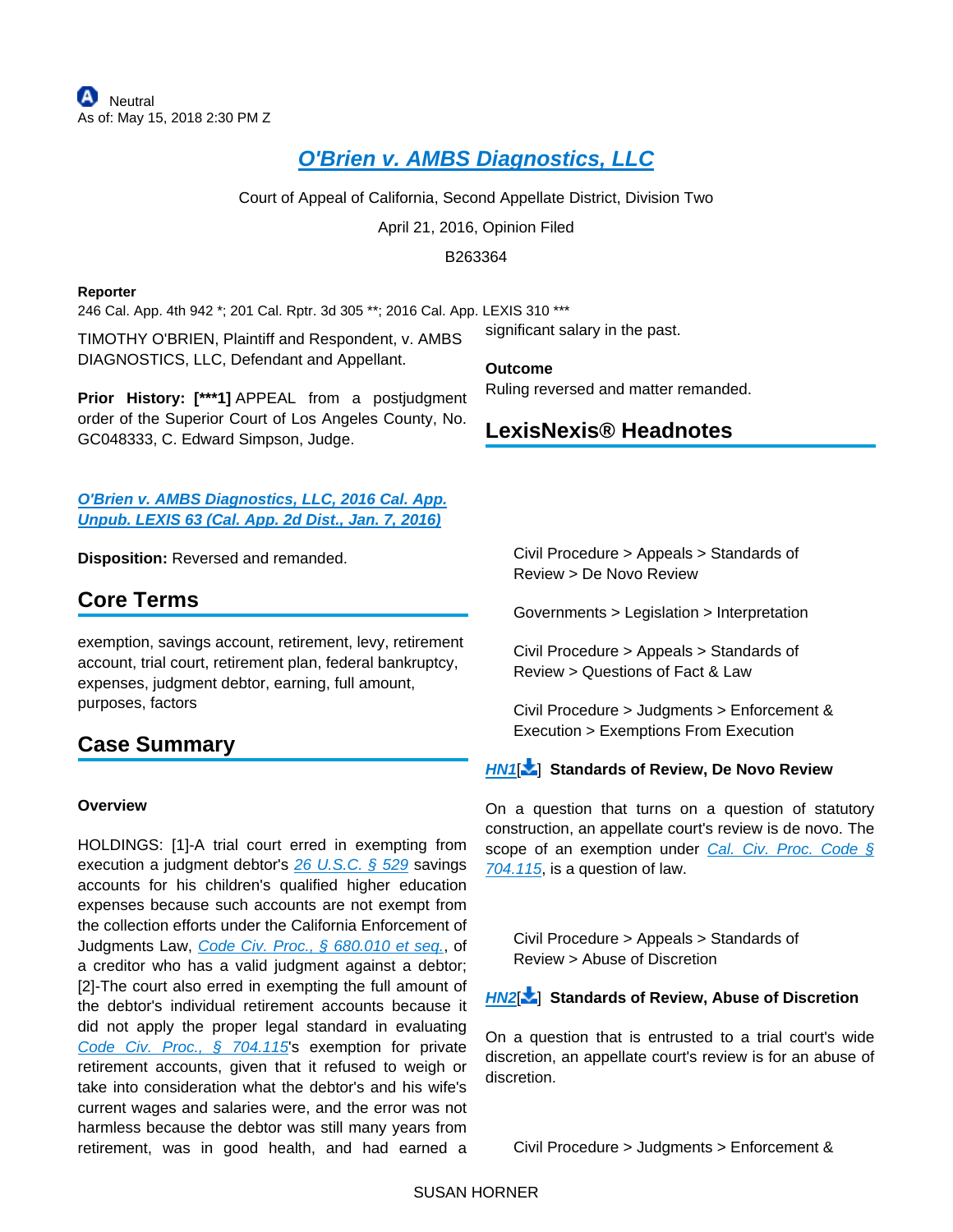Execution > Exemptions From Execution

Evidence > Burdens of Proof > Allocation

Civil Procedure > Judgments > Enforcement & Execution > Writs of Execution

### **[HN3](https://advance.lexis.com/api/document?collection=cases&id=urn:contentItem:5JKF-MYS1-F04B-N18P-00000-00&context=&link=LNHNREFclscc3)**[ ] **Enforcement & Execution, Exemptions From Execution**

California's Enforcement of Judgments Law, which is codified in [Code Civ. Proc., §§ 680.010 through](https://advance.lexis.com/api/document?collection=statutes-legislation&id=urn:contentItem:5J6R-DJX1-66B9-853V-00000-00&context=)  [724.260](https://advance.lexis.com/api/document?collection=statutes-legislation&id=urn:contentItem:5J6R-DJX1-66B9-853V-00000-00&context=), is a comprehensive and precisely detailed scheme governing enforcement of money judgments in California. As a general rule, the Law authorizes a creditor holding a money judgment to enforce that judgment against all property of the judgment debtor through a writ of execution. [Code Civ. Proc., §§](https://advance.lexis.com/api/document?collection=statutes-legislation&id=urn:contentItem:5J6R-D7P1-66B9-80CJ-00000-00&context=)  [695.010, subd. \(a\)](https://advance.lexis.com/api/document?collection=statutes-legislation&id=urn:contentItem:5J6R-D7P1-66B9-80CJ-00000-00&context=) & [699.710](https://advance.lexis.com/api/document?collection=statutes-legislation&id=urn:contentItem:5J6R-D7P1-66B9-80KH-00000-00&context=). To effectuate the California Constitution's command that a certain portion of the homestead and other property of all heads of families be protected, by law, from forced sale, Cal. Const., art.  $XX$ ,  $\frac{6}{9}$  1.5, the legislature has exempted certain items of property from levy by creditors with money judgments; those exemptions are set forth in [Code Civ. Proc., §§ 704.010 through 704.210](https://advance.lexis.com/api/document?collection=statutes-legislation&id=urn:contentItem:5J6R-D7P1-66B9-80VY-00000-00&context=). The debtor bears the burden of proving that his or her property fits within one or more of these exemptions. [Code Civ. Proc., § 703.010, subd. \(a\)](https://advance.lexis.com/api/document?collection=statutes-legislation&id=urn:contentItem:5J6R-D7P1-66B9-80SM-00000-00&context=).

Business & Corporate Compliance > ... > Tax Law > Federal Taxpayer Groups > Exempt **Organizations** 

Education Law > Administration & Operation > Tuition

Business & Corporate Compliance > ... > Tax Law > Federal Income Tax Computation > Tax Accounting

## **[HN4](https://advance.lexis.com/api/document?collection=cases&id=urn:contentItem:5JKF-MYS1-F04B-N18P-00000-00&context=&link=LNHNREFclscc4)**[ ] **Tax, Exempt Organizations**

[Section 529 of the Internal Revenue Code](https://advance.lexis.com/api/document?collection=statutes-legislation&id=urn:contentItem:4YF7-GKT1-NRF4-43D0-00000-00&context=) creates a narrow exemption from federal income taxes for money that is earned as part of a qualified tuition program. [26](https://advance.lexis.com/api/document?collection=statutes-legislation&id=urn:contentItem:4YF7-GKT1-NRF4-43D0-00000-00&context=)  [U.S.C. § 529](https://advance.lexis.com/api/document?collection=statutes-legislation&id=urn:contentItem:4YF7-GKT1-NRF4-43D0-00000-00&context=). Under this exemption, an individual may contribute cash, after paying income taxes on it, into a [section 529](https://advance.lexis.com/api/document?collection=statutes-legislation&id=urn:contentItem:4YF7-GKT1-NRF4-43D0-00000-00&context=) savings account; the individual may later withdraw money from that account—without having to pay any income tax on the account's earnings—if that money is used to pay the qualified higher education expenses of a relative.  $\frac{6}{5}$  529, subds. (a), [\(b\)](https://advance.lexis.com/api/document?collection=statutes-legislation&id=urn:contentItem:4YF7-GKT1-NRF4-43D0-00000-00&context=), [\(c\)\(1\)](https://advance.lexis.com/api/document?collection=statutes-legislation&id=urn:contentItem:4YF7-GKT1-NRF4-43D0-00000-00&context=),  $(c)(3)$  &  $(e)$ . If the money is used for any other purpose, the individual has to pay the income taxes on any earnings plus a 10 percent penalty. 26 U.S.C. §§ 529, [subd. \(c\)\(6\)](https://advance.lexis.com/api/document?collection=statutes-legislation&id=urn:contentItem:4YF7-GKT1-NRF4-43D0-00000-00&context=) & [530, subd. \(d\)\(4\)](https://advance.lexis.com/api/document?collection=statutes-legislation&id=urn:contentItem:4YF7-GPS1-NRF4-41CJ-00000-00&context=).

#### <span id="page-2-0"></span>Bankruptcy Law > Exemptions

Civil Procedure > Judgments > Enforcement & Execution

Business & Corporate Compliance > ... > Tax Law > Federal Taxpayer Groups > Exempt **Organizations** 

Business & Corporate Compliance > ... > Tax Law > Federal Income Tax Computation > Tax Accounting

Bankruptcy Law > Procedural Matters

## **[HN5](https://advance.lexis.com/api/document?collection=cases&id=urn:contentItem:5JKF-MYS1-F04B-N18P-00000-00&context=&link=LNHNREFclscc5)**[ ] **Bankruptcy Law, Exemptions**

Under federal bankruptcy law, [26 U.S.C. § 529](https://advance.lexis.com/api/document?collection=statutes-legislation&id=urn:contentItem:4YF7-GKT1-NRF4-43D0-00000-00&context=) savings accounts are excluded from a debtor's estate and thus cannot be used to satisfy creditors' debts. 11 U.S.C. § 541, subd. (b)(6). The protection accorded to a debtor's [section 529](https://advance.lexis.com/api/document?collection=statutes-legislation&id=urn:contentItem:4YF7-GKT1-NRF4-43D0-00000-00&context=) savings accounts in federal bankruptcy proceedings arises only after the debtor has initiated those proceedings by filing for bankruptcy. Because the power of federal bankruptcy law to displace state law does not extend to state laws concerning conduct that occurred prior to bankruptcy, the California Court of Appeal declines to give controlling weight to the treatment of [section 529](https://advance.lexis.com/api/document?collection=statutes-legislation&id=urn:contentItem:4YF7-GKT1-NRF4-43D0-00000-00&context=) savings accounts under federal bankruptcy law when interpreting how California's collections law operates prior to bankruptcy.

<span id="page-2-1"></span>Constitutional Law > Supremacy Clause > Federal **Preemption** 

Governments > Legislation > Interpretation

### **[HN6](https://advance.lexis.com/api/document?collection=cases&id=urn:contentItem:5JKF-MYS1-F04B-N18P-00000-00&context=&link=LNHNREFclscc6)**[ ] **Supremacy Clause, Federal Preemption**

The maxim that state and federal laws should be accommodated and harmonized where possible is a tool for avoiding preemption.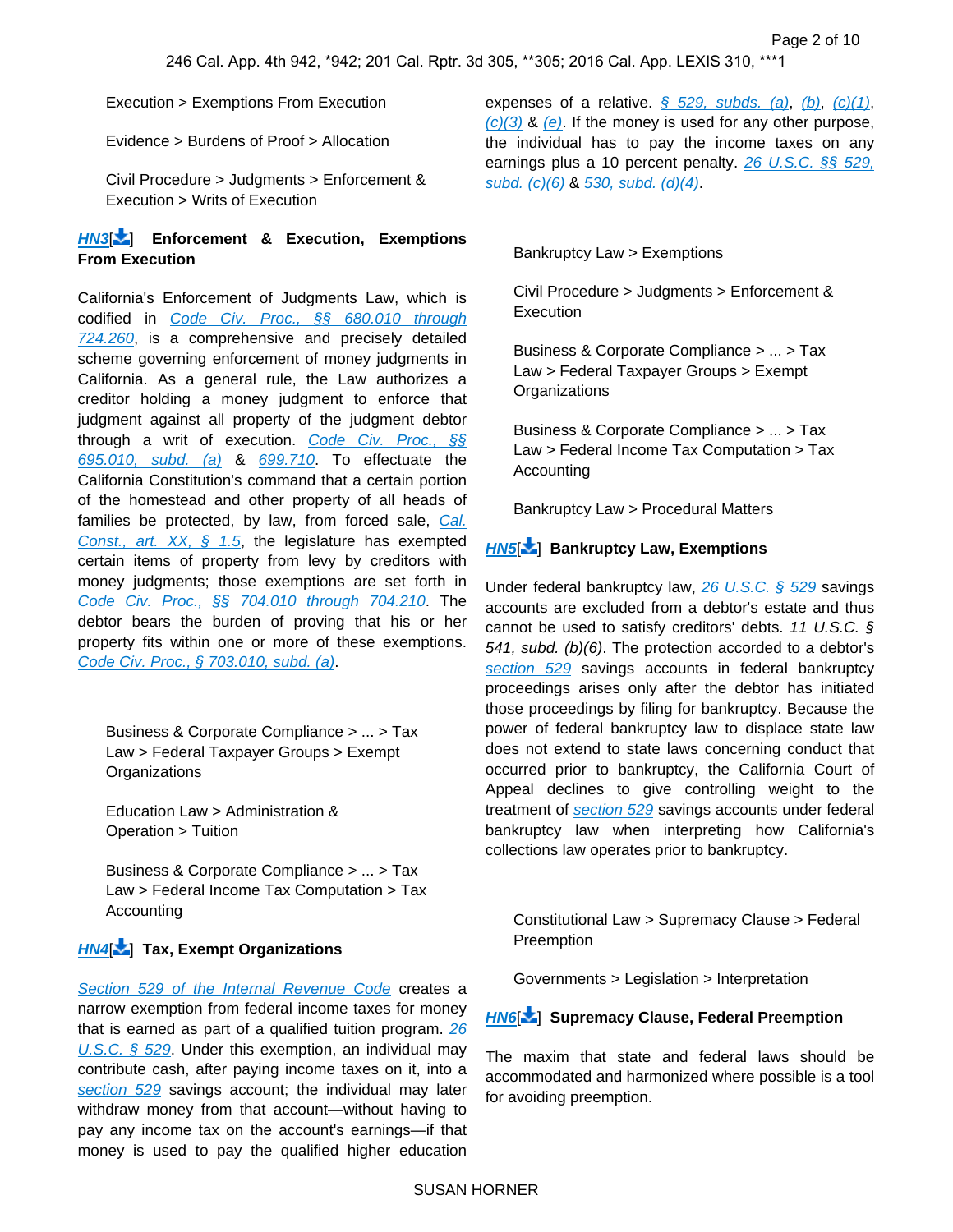Business & Corporate Compliance > ... > Tax Law > Federal Taxpayer Groups > Exempt **Organizations** 

Civil Procedure > Judgments > Enforcement & Execution > Exemptions From Execution

Education Law > Administration & Operation > Tuition

Pensions & Benefits Law > Employee Benefit Plans

Business & Corporate Compliance > ... > Tax Law > Federal Income Tax Computation > Tax Accounting

## **[HN7](https://advance.lexis.com/api/document?collection=cases&id=urn:contentItem:5JKF-MYS1-F04B-N18P-00000-00&context=&link=LNHNREFclscc7)**[ ] **Tax, Exempt Organizations**

The exemption of the California Enforcement of Judgments Law, [Code Civ. Proc., § 680.010 et seq.](https://advance.lexis.com/api/document?collection=statutes-legislation&id=urn:contentItem:5J6R-DJX1-66B9-853V-00000-00&context=), in [Code Civ. Proc., § 704.115](https://advance.lexis.com/api/document?collection=statutes-legislation&id=urn:contentItem:5J6R-D7P1-66B9-80WW-00000-00&context=), for private retirement accounts applies to all amounts held, controlled, or in process of distribution by a private retirement plan, for the payment of benefits as an annuity, pension, retirement allowance, disability payment, or death benefit from a private retirement plan. [§ 704.115, subd.](https://advance.lexis.com/api/document?collection=statutes-legislation&id=urn:contentItem:5J6R-D7P1-66B9-80WW-00000-00&context=)   $(b)$ . It defines a "private retirement plan" as including, among other things, self-employed retirement plans and individual retirement annuities or accounts provided for in the Internal Revenue Code of 1986. § 704.115, subd.  $(a)(3)$ . To qualify as a private retirement plan, however, the plan must also be designed and used for retirement purposes. As defined, [26 U.S.C. § 529](https://advance.lexis.com/api/document?collection=statutes-legislation&id=urn:contentItem:4YF7-GKT1-NRF4-43D0-00000-00&context=) savings accounts are designed and used for educational purposes, not retirement purposes; such accounts lose their tax exempt status and are subject to penalty if they are used for anything other than educational purposes.

<span id="page-3-0"></span>Civil Procedure > Judgments > Enforcement & Execution > Exemptions From Execution

### **[HN8](https://advance.lexis.com/api/document?collection=cases&id=urn:contentItem:5JKF-MYS1-F04B-N18P-00000-00&context=&link=LNHNREFclscc8)**[ ] **Enforcement & Execution, Exemptions From Execution**

The purpose of exempting certain property from levy is to protect enough of the debtors' property from enforcement to enable them to support themselves and their families.

Law > Federal Taxpayer Groups > Exempt **Organizations** 

Civil Procedure > Judgments > Enforcement & Execution > Exemptions From Execution

Education Law > Administration & Operation > Tuition

Business & Corporate Compliance > ... > Tax Law > Federal Income Tax Computation > Tax Accounting

## **[HN9](https://advance.lexis.com/api/document?collection=cases&id=urn:contentItem:5JKF-MYS1-F04B-N18P-00000-00&context=&link=LNHNREFclscc9)**[ ] **Tax, Exempt Organizations**

California is not one of the states that has exempted 26 [U.S.C. § 529](https://advance.lexis.com/api/document?collection=statutes-legislation&id=urn:contentItem:4YF7-GKT1-NRF4-43D0-00000-00&context=) savings accounts from levy by creditors. Exemptions are the creatures of statutes, and no property is exempt unless made so by express provision of law. Because exemptions cannot be enlarged by the courts, the Court of Appeal cannot go one step further and create a brand new exception from whole cloth, no matter how persuasive the policy reasons that might support it.

Civil Procedure > Judgments > Enforcement & Execution > Exemptions From Execution

### **[HN10](https://advance.lexis.com/api/document?collection=cases&id=urn:contentItem:5JKF-MYS1-F04B-N18P-00000-00&context=&link=LNHNREFclscc10)**[\[](#page-9-0) ] **Enforcement & Execution, Exemptions From Execution**

[Code Civ. Proc., § 704.115](https://advance.lexis.com/api/document?collection=statutes-legislation&id=urn:contentItem:5J6R-D7P1-66B9-80WW-00000-00&context=), exempts "private retirement plans" from levy.  $\frac{6}{9}$  704.115, subd. (b). However, this exemption is not an all-or-nothing affair; instead, it exempts these accounts only to the extent necessary to provide for the support of the judgment debtor when the judgment debtor retires and for the support of the spouse and dependents of the judgment debtor.  $\frac{1}{2}$ [704.115, subd. \(e\)](https://advance.lexis.com/api/document?collection=statutes-legislation&id=urn:contentItem:5J6R-D7P1-66B9-80WW-00000-00&context=).

<span id="page-3-1"></span>Civil Procedure > Appeals > Standards of Review > Abuse of Discretion

Civil Procedure > Judgments > Enforcement & Execution > Exemptions From Execution

### **[HN11](https://advance.lexis.com/api/document?collection=cases&id=urn:contentItem:5JKF-MYS1-F04B-N18P-00000-00&context=&link=LNHNREFclscc11)**[\[](#page-9-1) ] **Standards of Review, Abuse of Discretion**

In assessing what portion of a debtor's retirement account is necessary for the debtor's support, Code Civ.

Business & Corporate Compliance > ... > Tax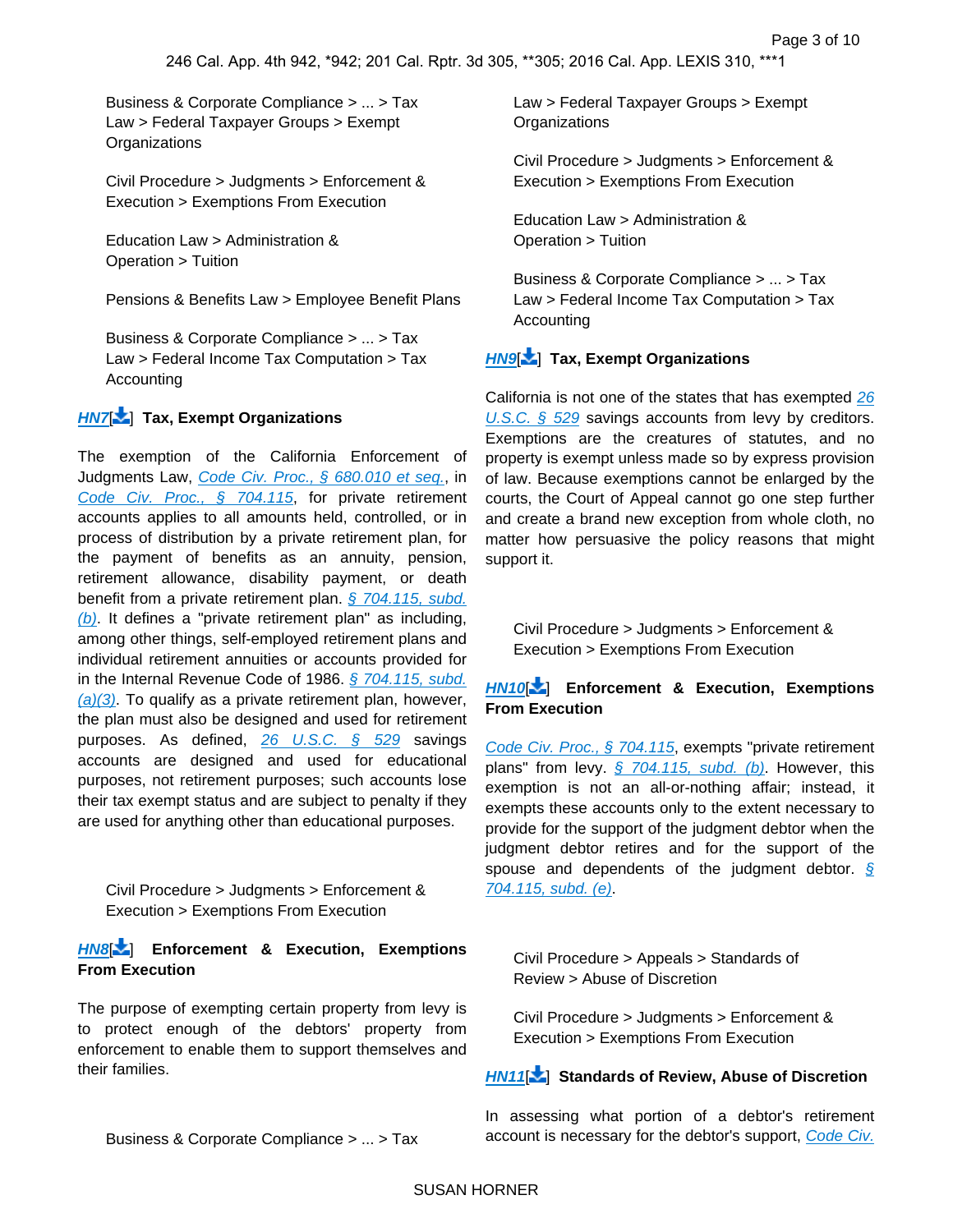[Proc., § 704.115](https://advance.lexis.com/api/document?collection=statutes-legislation&id=urn:contentItem:5J6R-D7P1-66B9-80WW-00000-00&context=), directs a court to take into account all resources that are likely to be available for the support of the judgment debtor when he or she retires.  $\sqrt{s}$  $704.115$ , subd. (e). In determining whether the amounts held in the accounts are necessary for the debtor's support when he or she retires, a court should consider various factors, including: (1) the debtor's present and anticipated living expenses and income; (2) the age and health of the debtor and his or her dependents; (3) the debtor's ability to work and earn a living; (4) the debtor's training, job skills and education; (5) the debtor's other assets and their liquidity; (6) the debtor's ability to save for retirement; and (7) any special needs of the debtor and his or her dependents. The goal, in examining these factors, is to assess the potential disruption in earning capacity from the judgment's levy and the debtor's ability to regenerate retirement funds prior to retirement. Although a trial court is not required to make express findings on each of these factors, and although an appellate court will generally imply the findings necessary to support the proper exercise of a trial court's discretion, a trial court abuses its discretion when it appears from the record it applied the wrong legal standard.

## **Headnotes/Syllabus**

### **Summary**

#### **[\*942]** CALIFORNIA OFFICIAL REPORTS SUMMARY

After obtaining a writ of execution for a judgment in its favor, a judgment creditor served a notice of levy upon a company that managed the judgment debtor's three savings accounts for the qualified higher education expenses of his children under [26 U.S.C. § 529](https://advance.lexis.com/api/document?collection=statutes-legislation&id=urn:contentItem:4YF7-GKT1-NRF4-43D0-00000-00&context=) (section [529](https://advance.lexis.com/api/document?collection=statutes-legislation&id=urn:contentItem:4YF7-GKT1-NRF4-43D0-00000-00&context=) savings accounts) and four individual retirement accounts. The judgment debtor filed a claim of exemption. The trial court granted the judgment debtor's claims for exemption, concluding that the [section 529](https://advance.lexis.com/api/document?collection=statutes-legislation&id=urn:contentItem:4YF7-GKT1-NRF4-43D0-00000-00&context=) savings accounts were exempt from levy and that the full amount of the judgment debtor's four retirement accounts was necessary to provide for him and his family upon his retirement. (Superior Court of Los Angeles County, No. GC048333, C. Edward Simpson, Judge.)

The Court of Appeal reversed the ruling and remanded the matter. The court held that a person's [section 529](https://advance.lexis.com/api/document?collection=statutes-legislation&id=urn:contentItem:4YF7-GKT1-NRF4-43D0-00000-00&context=) savings accounts are not exempt from the collection efforts under the Enforcement of Judgments Law (Code [Civ. Proc., § 680.010 et seq.](https://advance.lexis.com/api/document?collection=statutes-legislation&id=urn:contentItem:5J6R-DJX1-66B9-853V-00000-00&context=)) of a creditor who has a valid judgment against that person. [Section 529](https://advance.lexis.com/api/document?collection=statutes-legislation&id=urn:contentItem:4YF7-GKT1-NRF4-43D0-00000-00&context=) savings accounts are designed and used for educational purposes, not retirement purposes; indeed, such accounts lose their tax exempt status and are subject to penalty if they are used for anything other than educational purposes. Accordingly, the trial court erred in exempting the judgment debtor's [section 529](https://advance.lexis.com/api/document?collection=statutes-legislation&id=urn:contentItem:4YF7-GKT1-NRF4-43D0-00000-00&context=) savings accounts from execution. The trial court also erred in exempting the full amount of the judgment debtor's retirement accounts because it did not apply the proper legal standard in evaluating the exemption for private retirement accounts. The trial court refused to weigh or take into consideration what the judgment debtor's and his wife's current wages and salaries were, and the error was not harmless given the evidence that the judgment debtor was still many years from retirement, was in good health, and had earned a significant salary in the past. (Opinion by Hoffstadt, J., with Ashmann-Gerst, Acting P. J., and Chavez, J., concurring.)

#### **Headnotes**

CALIFORNIA OFFICIAL REPORTS HEADNOTES

## <span id="page-4-0"></span> $CA(1)[\n\cdot]$  $CA(1)[\n\cdot]$  $CA(1)[\n\cdot]$   $(1)$

**Judgments § 100—Enforcement—Writ of Execution— Exemptions—Burden of Proof.**

The Enforcement of Judgments Law (Code Civ. Proc., § [680.010 et seq.](https://advance.lexis.com/api/document?collection=statutes-legislation&id=urn:contentItem:5J6R-DJX1-66B9-853V-00000-00&context=)) is a comprehensive and precisely detailed scheme governing enforcement of money judgments in California. As a general rule, the law authorizes a creditor holding a money judgment to enforce that judgment against all property of the judgment debtor through a writ of execution (Code Civ. [Proc., §§ 695.010, subd. \(a\)](https://advance.lexis.com/api/document?collection=statutes-legislation&id=urn:contentItem:5J6R-D7P1-66B9-80CJ-00000-00&context=), [699.710](https://advance.lexis.com/api/document?collection=statutes-legislation&id=urn:contentItem:5J6R-D7P1-66B9-80KH-00000-00&context=)). To effectuate the California Constitution's command that a certain portion of the homestead and other property of all heads of families be protected, by law, from forced sale (Cal. Const., art.  $XX$ , § 1.5), the Legislature has exempted certain items of property from levy by creditors with money judgments; those exemptions are set forth in [Code Civ. Proc., §§ 704.010 through 704.210](https://advance.lexis.com/api/document?collection=statutes-legislation&id=urn:contentItem:5J6R-D7P1-66B9-80VY-00000-00&context=). The debtor bears the burden of proving that his or her property fits within one or more of these exemptions ([Code Civ. Proc., § 703.010, subd. \(a\)](https://advance.lexis.com/api/document?collection=statutes-legislation&id=urn:contentItem:5J6R-D7P1-66B9-80SM-00000-00&context=)).

## <span id="page-4-1"></span> $CA(2)[2]$  $CA(2)[2]$  $CA(2)[2]$   $(2)$

**Income Taxes § 4—Federal—Exemptions From Taxes— Qualified Tuition Programs.**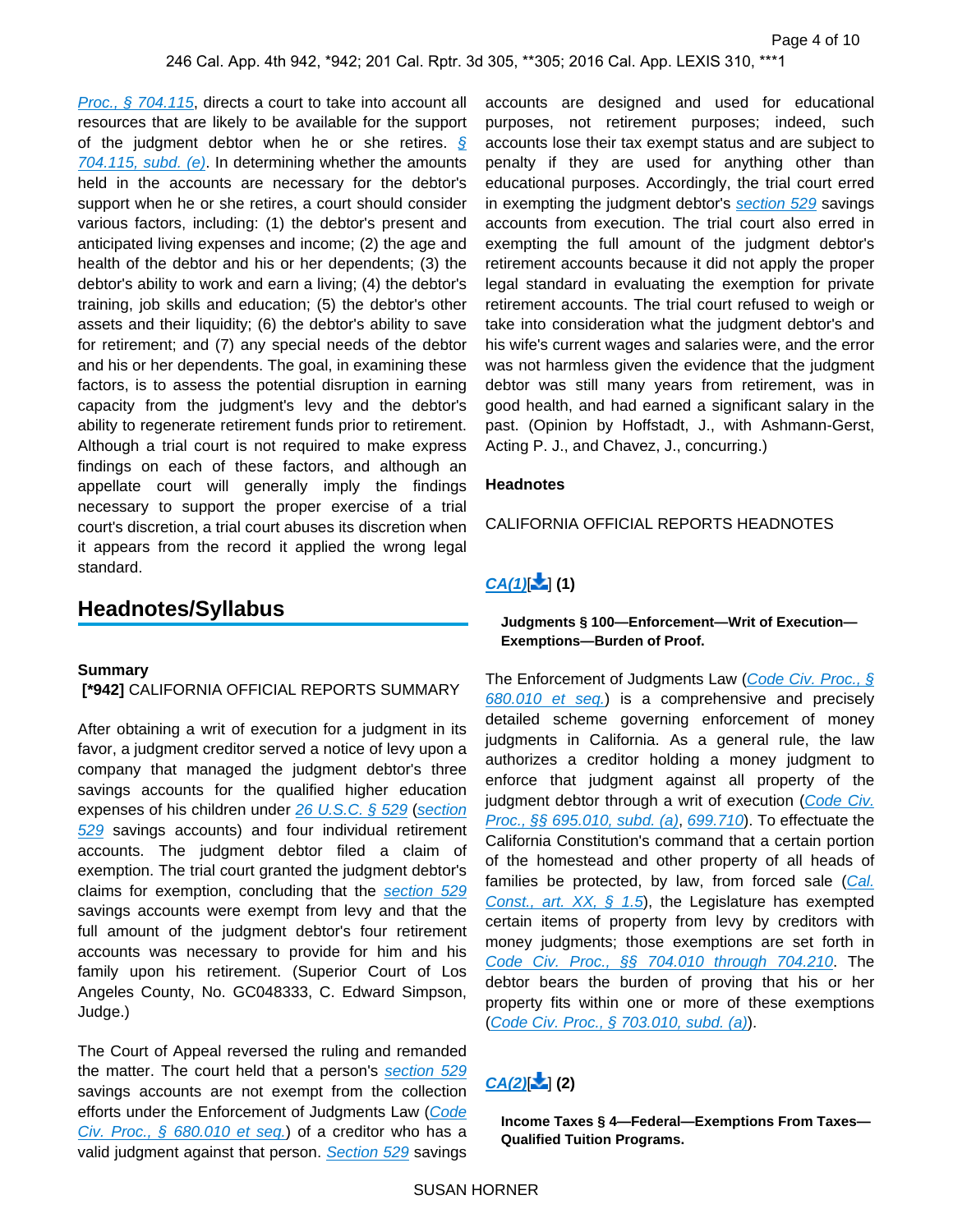[Section 529](https://advance.lexis.com/api/document?collection=statutes-legislation&id=urn:contentItem:4YF7-GKT1-NRF4-43D0-00000-00&context=) of the Internal Revenue Code creates a narrow exemption from federal income taxes for money that is earned as part of a qualified tuition program  $(26)$ U.S.C.  $\S$  529). Under this exemption, an individual may contribute cash, after paying income taxes on it, into a [section 529](https://advance.lexis.com/api/document?collection=statutes-legislation&id=urn:contentItem:4YF7-GKT1-NRF4-43D0-00000-00&context=) savings account; the individual may later withdraw money from that account—without having to pay any income tax on the account's earnings—if that money is used to pay the qualified higher education expenses of a relative  $(26 \text{ U.S.C. } \S$  529(a), [\(b\)](https://advance.lexis.com/api/document?collection=statutes-legislation&id=urn:contentItem:4YF7-GKT1-NRF4-43D0-00000-00&context=), [\(c\)\(1\)](https://advance.lexis.com/api/document?collection=statutes-legislation&id=urn:contentItem:4YF7-GKT1-NRF4-43D0-00000-00&context=),  $(3)$  &  $(e)$ ). If the money is used for any other purpose, the individual has to pay the income taxes on any earnings plus a 10 percent penalty  $(26 \text{ U.S.C. } \S\S)$  $529(c)(6)$  &  $530(d)(4)$ .

## <span id="page-5-0"></span> $CA(3)$ **[\[](#page-8-0)** $\ge$ ] (3)

### **Bankruptcy § 4—Exemptions—Section 529 Savings Accounts—Effect on State Collections Law.**

Under federal bankruptcy law, [26 U.S.C. § 529](https://advance.lexis.com/api/document?collection=statutes-legislation&id=urn:contentItem:4YF7-GKT1-NRF4-43D0-00000-00&context=) savings accounts are excluded from a debtor's estate and thus cannot be used to satisfy creditors' debts  $(11 \text{ U.S.C. } \S)$ 541(b)(6)). The protection accorded to a debtor's section [529](https://advance.lexis.com/api/document?collection=statutes-legislation&id=urn:contentItem:4YF7-GKT1-NRF4-43D0-00000-00&context=) savings accounts in federal bankruptcy proceedings arises only after the debtor has initiated those proceedings by filing for bankruptcy. Because the power of federal bankruptcy law to displace state law does not extend to state laws concerning conduct that occurred prior to bankruptcy, no controlling weight would be given to the treatment of [section 529](https://advance.lexis.com/api/document?collection=statutes-legislation&id=urn:contentItem:4YF7-GKT1-NRF4-43D0-00000-00&context=) savings accounts under federal bankruptcy law when interpreting how California's collections law operates prior to bankruptcy.

## <span id="page-5-1"></span> $CA(4)$ **[\[](#page-8-1)**  $\le$ <sup>1</sup> $(4)$

#### **Statutes § 19—Construction—State and Federal Laws— Harmonization.**

The maxim that state and federal laws should be accommodated and harmonized where possible is a tool for avoiding preemption.

## <span id="page-5-2"></span> $CA(5)$ **[\[](#page-8-2)** $\ge$ ] (5)

### **Judgments § 100—Enforcement—Exemptions—Private Retirement Accounts.**

The Enforcement of Judgments Law's (Code Civ. Proc., [§ 680.010 et seq.](https://advance.lexis.com/api/document?collection=statutes-legislation&id=urn:contentItem:5J6R-DJX1-66B9-853V-00000-00&context=)) exemption, in Code Civ. Proc., § [704.115, subd. \(b\)](https://advance.lexis.com/api/document?collection=statutes-legislation&id=urn:contentItem:5J6R-D7P1-66B9-80WW-00000-00&context=), for private retirement accounts

applies to all amounts held, controlled, or in process of distribution by a private retirement plan, for the payment of benefits as an annuity, pension, retirement allowance, disability payment, or death benefit from a private retirement plan. It defines a "private retirement plan" as including, among other things, self-employed retirement plans and individual retirement annuities or accounts provided for in the Internal Revenue Code of 1986 ([§](https://advance.lexis.com/api/document?collection=statutes-legislation&id=urn:contentItem:5J6R-D7P1-66B9-80WW-00000-00&context=)   $704.115$ , subd. (a)(3). To qualify as a private retirement plan, however, the plan must also be designed and used for retirement purposes. As defined,  $26 \text{ U.S.C.}$  § [529](https://advance.lexis.com/api/document?collection=statutes-legislation&id=urn:contentItem:4YF7-GKT1-NRF4-43D0-00000-00&context=) savings accounts are designed and used for educational purposes, not retirement purposes; such accounts lose their tax exempt status and are subject to penalty if they are used for anything other than educational purposes.

# <span id="page-5-3"></span> $CA(6)[2]$  $CA(6)[2]$  $CA(6)[2]$  (6)

#### **Judgments § 100—Enforcement—Exemptions.**

The purpose of exempting certain property from levy is to protect enough of the debtors' property from enforcement to enable them to support themselves and their families.

## $CA(7)$ **[\[](#page-9-2)** $\ge$ <sup>1</sup> $(7)$

### **Judgments § 100—Enforcement—Exemptions—Section 529 Savings Accounts.**

California is not one of the states that has exempted 26 [U.S.C. § 529](https://advance.lexis.com/api/document?collection=statutes-legislation&id=urn:contentItem:4YF7-GKT1-NRF4-43D0-00000-00&context=) savings accounts from levy by creditors. Exemptions are the creatures of statutes, and no property is exempt unless made so by express provision of law. Because exemptions cannot be enlarged by the courts, the courts cannot go one step further and create a brand-new exception from whole cloth, no matter how persuasive the policy reasons that might support it.

## <span id="page-5-4"></span> $CA(8)[2]$  $CA(8)[2]$  $CA(8)[2]$  (8)

### **Judgments § 100—Enforcement—Exemptions—Section 529 Savings Accounts.**

The trial court erred in exempting a judgment debtor's 26 U.S.C.  $\frac{6}{529}$  savings accounts from execution, as they were not exempt from levy under the Enforcement of Judgments Law ([Code Civ. Proc., § 680.010 et seq.](https://advance.lexis.com/api/document?collection=statutes-legislation&id=urn:contentItem:5J6R-DJX1-66B9-853V-00000-00&context=)).

[Cal. Forms of Pleading and Practice (2016) ch. 254,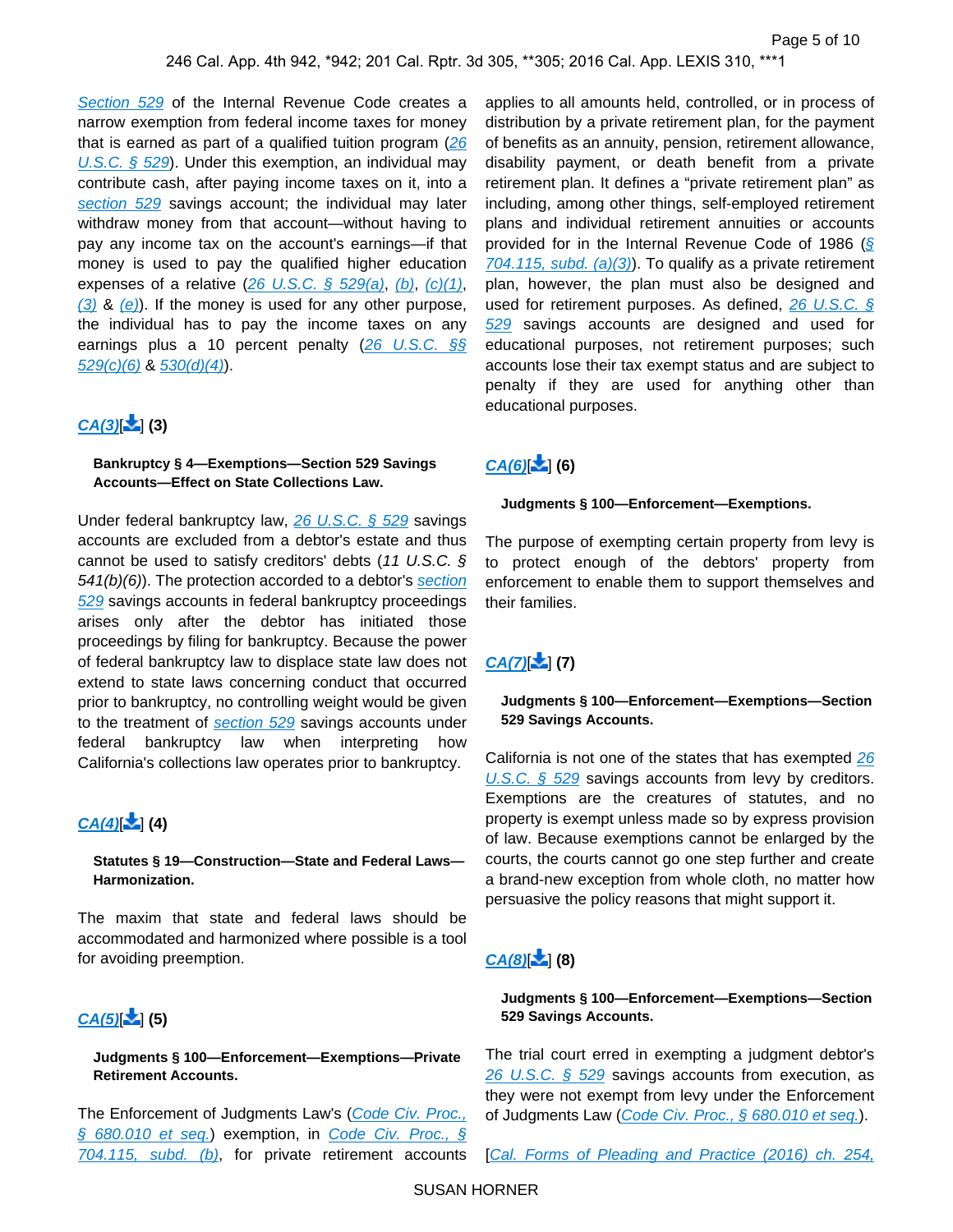[Executions and Enforcement of Judgments, § 254.371](https://advance.lexis.com/api/document?collection=analytical-materials&id=urn:contentItem:51R0-5HK0-R03J-R1XP-00000-00&context=); [2 Goldsmith et al., Matthew Bender Practice Guide: Cal.](https://advance.lexis.com/api/document?collection=analytical-materials&id=urn:contentItem:5N6H-WW10-R03N-J1MS-00000-00&context=)  [Debt Collection and Enforcement of Judgments \(2015\) §](https://advance.lexis.com/api/document?collection=analytical-materials&id=urn:contentItem:5N6H-WW10-R03N-J1MS-00000-00&context=)  [16.33](https://advance.lexis.com/api/document?collection=analytical-materials&id=urn:contentItem:5N6H-WW10-R03N-J1MS-00000-00&context=); 8 Witkin, Cal. Procedure (5th ed. 2008) Enforcement of Judgment, §§ 204, 214.]

## <span id="page-6-0"></span> $CA(9)$  $\leq 1$  (9)

**Judgments § 100—Enforcement—Exemptions—Private Retirement Plans.**

[Code Civ. Proc., § 704.115, subd. \(b\)](https://advance.lexis.com/api/document?collection=statutes-legislation&id=urn:contentItem:5J6R-D7P1-66B9-80WW-00000-00&context=), exempts private retirement plans from levy. However, this exemption is not an all-or-nothing affair; instead, it exempts these accounts only to the extent necessary to provide for the support of the judgment debtor when the judgment debtor retires and for the support of the spouse and dependents of the judgment debtor  $(\S$  704.115, subd.  $(e)$ ).

# $CA(10)$  $\cdot$  $(10)$

**Judgments § 100—Enforcement—Exemptions—Private Retirement Plans—Amounts Necessary for Debtor's Support—Factors.**

In assessing what portion of a debtor's retirement account is necessary for the debtor's support, Code Civ. [Proc., § 704.115](https://advance.lexis.com/api/document?collection=statutes-legislation&id=urn:contentItem:5J6R-D7P1-66B9-80WW-00000-00&context=), directs a court to take into account all resources that are likely to be available for the support of the judgment debtor when the judgment debtor retires  $(\S$  704.115, subd. (e)). In determining whether the amounts held in the accounts are necessary for the debtor's support when he or she retires, a court should consider various factors, including (1) the debtor's present and anticipated living expenses and income; (2) the age and health of the debtor and his or her dependents; (3) the debtor's ability to work and earn a living; (4) the debtor's training, job skills, and education; (5) the debtor's other assets and their liquidity; (6) the debtor's ability to save for retirement; and (7) any special needs of the debtor and his or her dependents. The goal, in examining these factors, is to assess the potential disruption in earning capacity from the judgment's levy and the debtor's ability to regenerate retirement funds prior to retirement. A trial court is not required to make express findings on each of these factors.

**Counsel:** Miller, Monson, Peshel, Polacek & Hoshaw, Thomas M. Monson; Butterfield Schechter, Marc S.

Schechter and Paul D. Woodard for Defendant and Appellant.

Woolf & Nachimson and Benjamin S. Nachimson for Plaintiff and Respondent.

**Judges:** Opinion by Hoffstadt, J., with Ashmann-Gerst, Acting P. J., and Chavez, J., concurring.

**Opinion by:** Hoffstadt, J.

# **Opinion**

 **[\*\*307] HOFFSTADT, J.**—Is money that a person sets aside for the "qualified higher education expenses" of his children under *[Internal Revenue Code section 529](https://advance.lexis.com/api/document?collection=statutes-legislation&id=urn:contentItem:4YF7-GKT1-NRF4-43D0-00000-00&context=)* (so-called [section 529](https://advance.lexis.com/api/document?collection=statutes-legislation&id=urn:contentItem:4YF7-GKT1-NRF4-43D0-00000-00&context=) savings accounts) exempt from the collection efforts under the Enforcement of Judgments Law, Code of Civil Procedure section **[\*946]** [680.010 et seq.](https://advance.lexis.com/api/document?collection=statutes-legislation&id=urn:contentItem:5J6R-DJX1-66B9-853V-00000-00&context=),<sup>1</sup> of a creditor who has a valid judgment against that person? We conclude it is not. Accordingly, we reverse the trial court's ruling to the contrary, and also reverse its finding that the debtor's retirement accounts are fully exempt from collection because the court did not apply the proper legal standard in evaluating the exemption for private retirement accounts.

### **FACTS AND PROCEDURAL BACKGROUND**

Following a bench **[\*\*\*2]** trial in 2014, AMBS Diagnostics, LLC (Diagnostics), obtained a judgment against Timothy O'Brien (O'Brien) in the amount of  $$622.957.21<sup>2</sup>$ 

 **[\*\*308]** A few months later, Diagnostics recorded an abstract of judgment and the trial court issued a writ of execution for that judgment. Diagnostics served a notice of levy upon FMR, LLC/Fidelity Investments, which managed at least seven of O'Brien's investment accounts.

O'Brien thereafter filed a claim of exemption seeking a judicial declaration that seven of his Fidelity Investments

<sup>1</sup>Unless otherwise indicated, all further statutory references are to the Code of Civil Procedure.

<sup>2</sup>We affirmed this portion of the judgment in an unpublished opinion. (See O'Brien v. AMBS Diagnostics, LLC (Jan. 7, 2016, B260301).)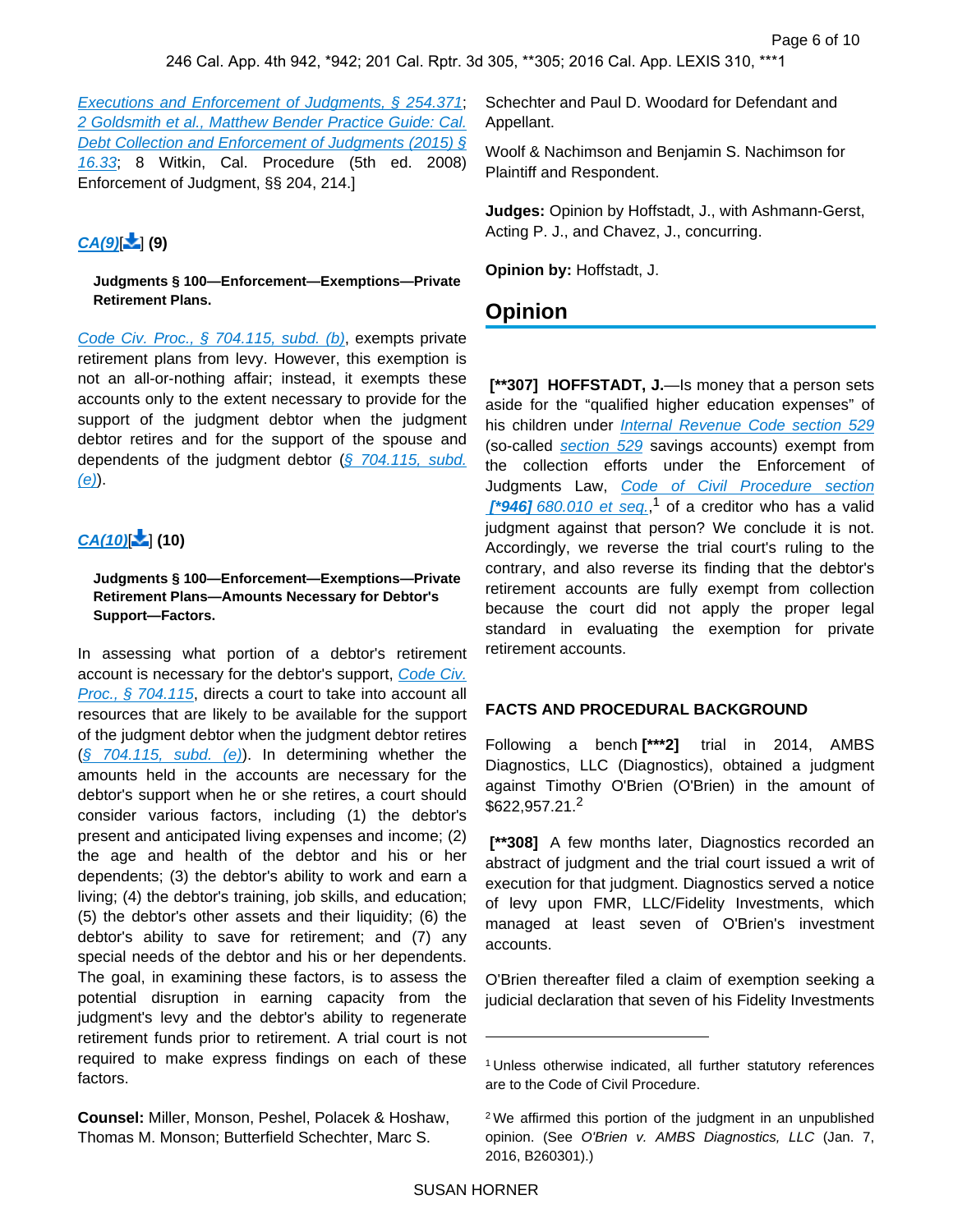accounts were exempt from levy: (1) three [section 529](https://advance.lexis.com/api/document?collection=statutes-legislation&id=urn:contentItem:4YF7-GKT1-NRF4-43D0-00000-00&context=) savings accounts held in his name, then valued at \$54,765.39, one for each of his three children; and (2) four individual retirement accounts held fully or partially in his name, then valued at \$465,350.04. For all seven accounts, O'Brien invoked the exemption for "individual retirement ... accounts" set forth in [section 704.115](https://advance.lexis.com/api/document?collection=statutes-legislation&id=urn:contentItem:5J6R-D7P1-66B9-80WW-00000-00&context=). In support of his claim, O'Brien submitted evidence that he was 51 and his wife was 41, that he was caring for his three children and two members of his extended family, that his monthly income **[\*\*\*3]** of \$8,841.30 was overshadowed by his monthly expenses of anywhere from \$17,632 to \$20,000-plus, and that he possessed no "other substantial assets to rely upon for … retirement." In prior depositions, O'Brien had indicated that his new company in 2014 was generating an average monthly income of \$20,000 and that one of his extended relatives was contributing \$1,000 per month toward the household's expenses; neither was reflected in O'Brien's exemption request.

Diagnostics objected. Following further briefing, the trial court held a hearing and thereafter granted O'Brien's claims for exemption for all of the [section 529](https://advance.lexis.com/api/document?collection=statutes-legislation&id=urn:contentItem:4YF7-GKT1-NRF4-43D0-00000-00&context=) savings accounts and for the full amount of all four retirement accounts. With respect to the [section 529](https://advance.lexis.com/api/document?collection=statutes-legislation&id=urn:contentItem:4YF7-GKT1-NRF4-43D0-00000-00&context=) savings accounts, the court noted the absence of any "statutory or case authority" as to whether [section 529](https://advance.lexis.com/api/document?collection=statutes-legislation&id=urn:contentItem:4YF7-GKT1-NRF4-43D0-00000-00&context=) **[\*947]**  savings accounts are exempt from levy, but reasoned that "the same public policy applies to both the private retirement plans and the  $52[9]$  plans," further noting that "protecting monies held in trust for the education of one[']s children may even be a greater reason to exempt them from execution." With respect to the individual retirement accounts, the court stated its view during the **[\*\*\*4]** hearing that it could not "weigh or take into consideration what [O'Brien's and his wife's] current wages and salaries are." In its subsequent written order, the court concluded that exempting the full amount of the retirement accounts was necessary because O'Brien was "self employed" and, upon his retirement, "will have only the net after tax income from his private retirement plans and whatever social security income he and his wife might receive."

Diagnostics timely appealed this ruling.

### **DISCUSSION**

Diagnostics argues that the trial court erred in (1) concluding that the [section 529](https://advance.lexis.com/api/document?collection=statutes-legislation&id=urn:contentItem:4YF7-GKT1-NRF4-43D0-00000-00&context=) savings accounts were exempt from levy, and (2) concluding that the full amount of O'Brien's four retirement accounts was "necessary to provide for" him and his family upon his retirement. The first  $HNI$ <sup> $\uparrow$ </sup>] question turns on a question of statutory construction, so our review is de novo. ([In re Lieberman \(9th Cir. 2001\) 245 F.3d 1090,](https://advance.lexis.com/api/document?collection=cases&id=urn:contentItem:42TJ-B420-0038-X4B5-00000-00&context=)  [1091](https://advance.lexis.com/api/document?collection=cases&id=urn:contentItem:42TJ-B420-0038-X4B5-00000-00&context=) ["[t]he scope of an exemption under Cal. Civ. Proc. Code  $\frac{2}{3}$  704.115 is a question of law"].) **[HN2](https://advance.lexis.com/api/document?collection=cases&id=urn:contentItem:5JKF-MYS1-F04B-N18P-00000-00&context=&link=clscc2)**<sup>[\[](#page-1-0)14]</sup> The second is entrusted to a trial court's "wide discretion," so our review is for an abuse of discretion. (*In re Spenler* [\(Bankr. 9th Cir. 1997\) 212 B.R. 625, 631](https://advance.lexis.com/api/document?collection=cases&id=urn:contentItem:3RY5-2YC0-003B-X12X-00000-00&context=).)

I. Whether [Section 529](https://advance.lexis.com/api/document?collection=statutes-legislation&id=urn:contentItem:4YF7-GKT1-NRF4-43D0-00000-00&context=) Savings Accounts Are Exempt from Levy Under California's Enforcement of Judgments Law

<span id="page-7-0"></span>**[HN3](https://advance.lexis.com/api/document?collection=cases&id=urn:contentItem:5JKF-MYS1-F04B-N18P-00000-00&context=&link=clscc3)**[ ] **[CA\(1\)](https://advance.lexis.com/api/document?collection=cases&id=urn:contentItem:5JKF-MYS1-F04B-N18P-00000-00&context=&link=CA96)**[\[](#page-4-0) ] **(1)** California's Enforcement of Judgments Law (Law), which is codified **[\*\*\*5]** in [sections 680.010 through 724.260](https://advance.lexis.com/api/document?collection=statutes-legislation&id=urn:contentItem:5J6R-DJX1-66B9-853V-00000-00&context=), **[\*\*309]** is a "'comprehensive and precisely detailed scheme' governing enforcement of money judgments" in California. ([Kono v. Meeker \(2011\) 196 Cal.App.4th 81,](https://advance.lexis.com/api/document?collection=cases&id=urn:contentItem:5311-6NX1-F04B-N39Y-00000-00&context=)  [86 \[126 Cal. Rptr. 3d 208\]](https://advance.lexis.com/api/document?collection=cases&id=urn:contentItem:5311-6NX1-F04B-N39Y-00000-00&context=) (Kono).) As a general rule, the Law authorizes a creditor holding a "money judgment" to "enforce" that judgment against "all property of the judgment debtor" through a "writ of execution." ([§§ 695.010, subd. \(a\)](https://advance.lexis.com/api/document?collection=statutes-legislation&id=urn:contentItem:5J6R-D7P1-66B9-80CJ-00000-00&context=), [699.710](https://advance.lexis.com/api/document?collection=statutes-legislation&id=urn:contentItem:5J6R-D7P1-66B9-80KH-00000-00&context=).) To effectuate the California Constitution's command that "a certain portion of the homestead and other property of all heads of families" be "protect[ed], by law, from forced sale" ([Cal. Const., art. XX, § 1.5](https://advance.lexis.com/api/document?collection=statutes-legislation&id=urn:contentItem:5JBS-1821-DXC8-223T-00000-00&context=)), our Legislature exempted certain items of property from levy by creditors with money judgments; those **[\*948]**  exemptions are set forth in sections 704.010 through [704.210](https://advance.lexis.com/api/document?collection=statutes-legislation&id=urn:contentItem:5J6R-D7P1-66B9-80VY-00000-00&context=). ([Kono, at p. 86](https://advance.lexis.com/api/document?collection=cases&id=urn:contentItem:5311-6NX1-F04B-N39Y-00000-00&context=); [Ford Motor Credit Co. v.](https://advance.lexis.com/api/document?collection=cases&id=urn:contentItem:4THT-76Y0-TX4N-G1M6-00000-00&context=)  [Waters \(2008\) 166 Cal.App.4th Supp. 1, 8 \[83 Cal. Rptr.](https://advance.lexis.com/api/document?collection=cases&id=urn:contentItem:4THT-76Y0-TX4N-G1M6-00000-00&context=)  [3d 826\]](https://advance.lexis.com/api/document?collection=cases&id=urn:contentItem:4THT-76Y0-TX4N-G1M6-00000-00&context=) (Ford Motor Credit Co.).) The debtor bears the burden of proving that his property fits within one or more of these exemptions.  $(\S$  703.010, subd. (a); Schwartzman v. Wilshinsky (1996) 50 Cal. App. 4th 619, [626 \[57 Cal. Rptr. 2d 790\]](https://advance.lexis.com/api/document?collection=cases&id=urn:contentItem:3RX6-F480-003D-J2F2-00000-00&context=) (Schwartzman).)

<span id="page-7-1"></span>**[HN4](https://advance.lexis.com/api/document?collection=cases&id=urn:contentItem:5JKF-MYS1-F04B-N18P-00000-00&context=&link=clscc4)**[ ] **[CA\(2\)](https://advance.lexis.com/api/document?collection=cases&id=urn:contentItem:5JKF-MYS1-F04B-N18P-00000-00&context=&link=CA98)**[ [\]](#page-4-1) **(2)** [Section 529 of the Internal](https://advance.lexis.com/api/document?collection=statutes-legislation&id=urn:contentItem:4YF7-GKT1-NRF4-43D0-00000-00&context=)  [Revenue Code](https://advance.lexis.com/api/document?collection=statutes-legislation&id=urn:contentItem:4YF7-GKT1-NRF4-43D0-00000-00&context=) creates a narrow exemption from federal income taxes for money that is earned as part of a "qualified tuition program."  $(26 \text{ U.S.C.} \S 529)$  Under this exemption, an individual may contribute cash, after paying income taxes on it, into a [section 529](https://advance.lexis.com/api/document?collection=statutes-legislation&id=urn:contentItem:4YF7-GKT1-NRF4-43D0-00000-00&context=) savings account; the individual may later withdraw money from that account—without having to pay any income tax on the account's earnings—if that money is used to pay the "qualified higher education expenses" **[\*\*\*6]** of a relative.  $(\frac{5}{529(a)}, (b), (c)(1), (3)$  $(\frac{5}{529(a)}, (b), (c)(1), (3)$  $(\frac{5}{529(a)}, (b), (c)(1), (3)$  $(\frac{5}{529(a)}, (b), (c)(1), (3)$  $(\frac{5}{529(a)}, (b), (c)(1), (3)$  $(\frac{5}{529(a)}, (b), (c)(1), (3)$  &  $(e)$ .) If the money is used for any other purpose, the individual has to pay the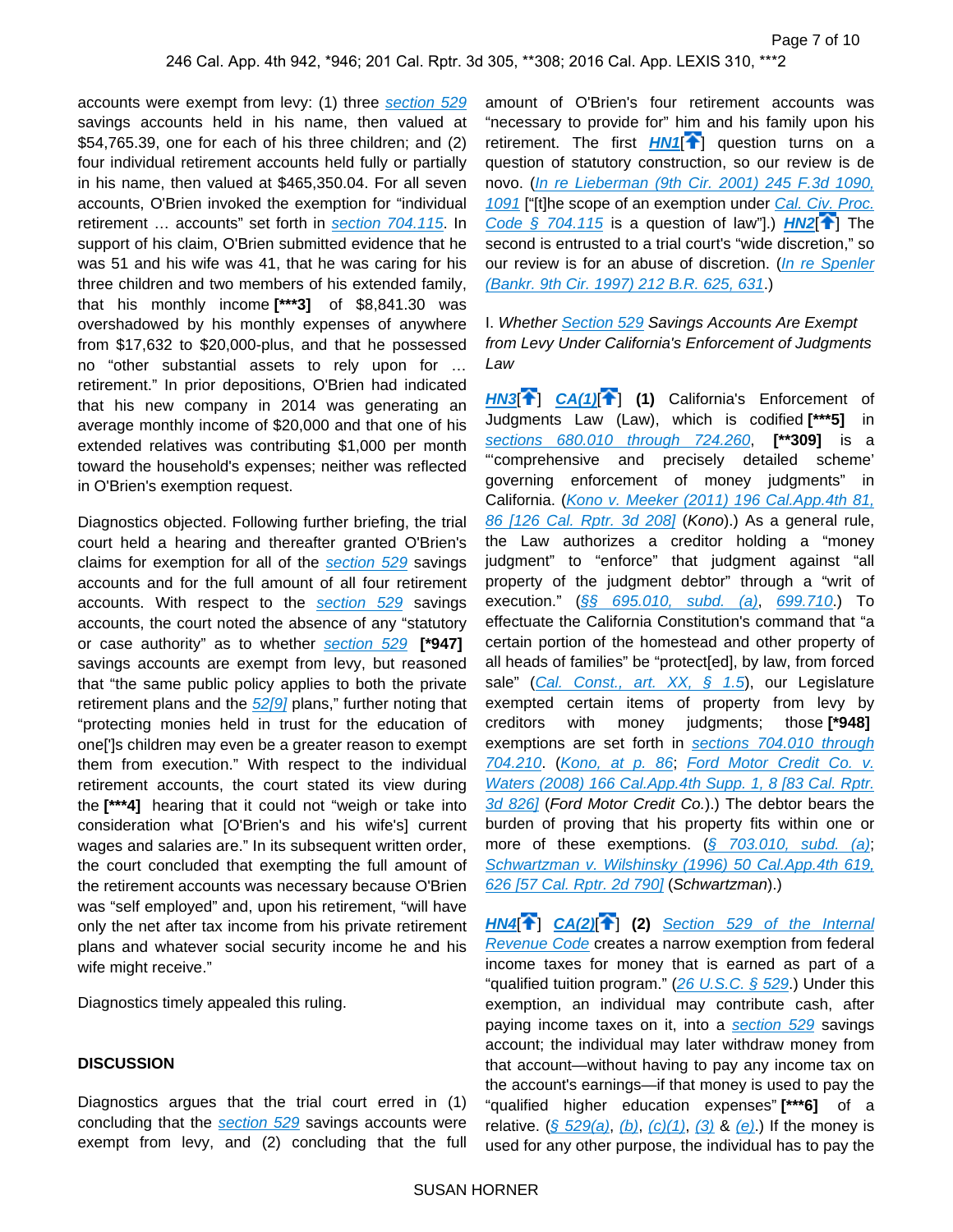income taxes on any earnings plus a 10 percent penalty.  $(\frac{6}{5} 529(c)(6), 530(d)(4))$  $(\frac{6}{5} 529(c)(6), 530(d)(4))$  $(\frac{6}{5} 529(c)(6), 530(d)(4))$ 

Do [section 529](https://advance.lexis.com/api/document?collection=statutes-legislation&id=urn:contentItem:4YF7-GKT1-NRF4-43D0-00000-00&context=) savings accounts fit within any of the Law's exemptions from levy? At first blush, the answer appears to be no because none of the Law's exemptions expressly refer to [section 529](https://advance.lexis.com/api/document?collection=statutes-legislation&id=urn:contentItem:4YF7-GKT1-NRF4-43D0-00000-00&context=) savings accounts or other moneys set aside for education. (See [§§ 704.010–704.210](https://advance.lexis.com/api/document?collection=statutes-legislation&id=urn:contentItem:5J6R-D7P1-66B9-80VY-00000-00&context=).)

<span id="page-8-0"></span>**[CA\(3\)](https://advance.lexis.com/api/document?collection=cases&id=urn:contentItem:5JKF-MYS1-F04B-N18P-00000-00&context=&link=CA103)** <sup>1</sup> **(3)** O'Brien offers three reasons why a section [529](https://advance.lexis.com/api/document?collection=statutes-legislation&id=urn:contentItem:4YF7-GKT1-NRF4-43D0-00000-00&context=) savings account should nevertheless be immune from levy. First, O'Brien contends that we should look to federal bankruptcy law. **[HN5](https://advance.lexis.com/api/document?collection=cases&id=urn:contentItem:5JKF-MYS1-F04B-N18P-00000-00&context=&link=clscc5)<sup>[4[\]](#page-2-0)</sup>]** Under that law, section [529](https://advance.lexis.com/api/document?collection=statutes-legislation&id=urn:contentItem:4YF7-GKT1-NRF4-43D0-00000-00&context=) savings accounts are excluded from a debtor's estate and thus cannot be used to satisfy creditors' debts. (11 U.S.C.  $\frac{541(b)}{6}$ ). This is true, but it is also irrelevant. The protection accorded to a debtor's section [529](https://advance.lexis.com/api/document?collection=statutes-legislation&id=urn:contentItem:4YF7-GKT1-NRF4-43D0-00000-00&context=) savings accounts in federal bankruptcy proceedings arises only after the debtor has initiated those proceedings by filing for bankruptcy. (See In re Moses [\(9th Cir. 1999\) 167 F.3d 470, 473](https://advance.lexis.com/api/document?collection=cases&id=urn:contentItem:3VN7-Y070-0038-X2NY-00000-00&context=) ["[t]he act of filing a petition under the Bankruptcy Code commences bankruptcy proceedings and creates an estate"]; 11 U.S.C.  $\S$  541(a) ["[t]he commencement of a [bankruptcy] case … creates an estate"].) O'Brien never filed for bankruptcy. Because the power of federal bankruptcy law to displace state **[\*\*\*7]** law does not extend to state laws "concern[ing] conduct that occurred prior to bankruptcy" ([Davis v. Yageo Corp. \(9th Cir. 2007\) 481](https://advance.lexis.com/api/document?collection=cases&id=urn:contentItem:4N5N-HC10-0038-X19P-00000-00&context=)  [F.3d 661, 678](https://advance.lexis.com/api/document?collection=cases&id=urn:contentItem:4N5N-HC10-0038-X19P-00000-00&context=); cf. [PG&E Co. v. California ex rel.](https://advance.lexis.com/api/document?collection=cases&id=urn:contentItem:4B20-D490-0038-X274-00000-00&context=)  [California Dept. of Toxic Substances Control \(9th Cir.](https://advance.lexis.com/api/document?collection=cases&id=urn:contentItem:4B20-D490-0038-X274-00000-00&context=)  [2003\) 350 F.3d 932, 943](https://advance.lexis.com/api/document?collection=cases&id=urn:contentItem:4B20-D490-0038-X274-00000-00&context=) [discussing preemptive power once federal bankruptcy jurisdiction has been invoked]), we decline to give controlling weight to the treatment of [section 529](https://advance.lexis.com/api/document?collection=statutes-legislation&id=urn:contentItem:4YF7-GKT1-NRF4-43D0-00000-00&context=) savings accounts under federal bankruptcy law when interpreting how **[\*949]** our state's collections law operates prior to bankruptcy. **[CA\(4\)](https://advance.lexis.com/api/document?collection=cases&id=urn:contentItem:5JKF-MYS1-F04B-N18P-00000-00&context=&link=CA108)**[\[](#page-5-1) ] **(4)** O'Brien also cites **[HN6](https://advance.lexis.com/api/document?collection=cases&id=urn:contentItem:5JKF-MYS1-F04B-N18P-00000-00&context=&link=clscc6)<sup>[\[](#page-2-1)4</sup>]** the maxim that "[s]tate [\*\*310] and federal laws should be accommodated and harmonized where possible" (California Arco Distributors, Inc. v. [Atlantic Richfield Co. \(1984\) 158 Cal.App.3d 349, 359](https://advance.lexis.com/api/document?collection=cases&id=urn:contentItem:3RX6-KW30-003D-J1D0-00000-00&context=)  [\[204 Cal. Rptr. 743\]](https://advance.lexis.com/api/document?collection=cases&id=urn:contentItem:3RX6-KW30-003D-J1D0-00000-00&context=), see Greater Westchester [Homeowners Assn. v. City of Los Angeles \(1979\) 26](https://advance.lexis.com/api/document?collection=cases&id=urn:contentItem:3S11-S0J0-003C-R0N5-00000-00&context=)  [Cal.3d 86, 93 \[160 Cal.Rptr. 733, 603 P.2d 1329\]](https://advance.lexis.com/api/document?collection=cases&id=urn:contentItem:3S11-S0J0-003C-R0N5-00000-00&context=)), but this maxim is a tool for "avoid[ing]" preemption ([California Arco Distributors, at p. 359](https://advance.lexis.com/api/document?collection=cases&id=urn:contentItem:3RX6-KW30-003D-J1D0-00000-00&context=)), which, as noted above, is of no concern here.

<span id="page-8-2"></span>**[CA\(5\)](https://advance.lexis.com/api/document?collection=cases&id=urn:contentItem:5JKF-MYS1-F04B-N18P-00000-00&context=&link=CA110)**[\[](#page-5-2) ] **(5)** Second, O'Brien asserts that the Law's exemption, in [section 704.115](https://advance.lexis.com/api/document?collection=statutes-legislation&id=urn:contentItem:5J6R-D7P1-66B9-80WW-00000-00&context=), for "private retirement accounts" encompasses [section 529](https://advance.lexis.com/api/document?collection=statutes-legislation&id=urn:contentItem:4YF7-GKT1-NRF4-43D0-00000-00&context=) savings accounts. **[HN7](https://advance.lexis.com/api/document?collection=cases&id=urn:contentItem:5JKF-MYS1-F04B-N18P-00000-00&context=&link=clscc7)<sup>{</sup>** ] This exemption applies to "[a]ll amounts held,

controlled, or in process of distribution by a private retirement plan, for the payment of benefits as an annuity, pension, retirement allowance, disability payment, or death benefit from a private retirement plan." ( $\frac{1}{5}$  704.115, subd. (b).) It defines a "private retirement plan" as including, among other things and as relevant here, "[s]elf-employed retirement plans and individual retirement annuities or accounts provided for in the Internal Revenue Code of 1986 ... ." (Id., subd. [\(a\)\(3\)](https://advance.lexis.com/api/document?collection=statutes-legislation&id=urn:contentItem:5J6R-D7P1-66B9-80WW-00000-00&context=).) To qualify **[\*\*\*8]** as a "private retirement plan," however, the plan must also be "designed and used for retirement purposes." (Schwartzman, supra, 50 Cal. App. 4th at p. 628; Yaesu Electronics Corp. v. [Tamura \(1994\) 28 Cal.App.4th 8, 14 \[33 Cal. Rptr. 2d](https://advance.lexis.com/api/document?collection=cases&id=urn:contentItem:3RX6-G0N0-003D-J0GC-00000-00&context=)  [283\]](https://advance.lexis.com/api/document?collection=cases&id=urn:contentItem:3RX6-G0N0-003D-J0GC-00000-00&context=) ["the fundamental inquiry" under  $\frac{6}{9}$  704.115 is "'whether the plan was designed and used for a retirement purpose"].) As defined, [section 529](https://advance.lexis.com/api/document?collection=statutes-legislation&id=urn:contentItem:4YF7-GKT1-NRF4-43D0-00000-00&context=) savings accounts are designed and used for educational purposes, not retirement purposes; indeed, such accounts lose their tax exempt status and are subject to penalty if they are used for anything other than educational purposes.

<span id="page-8-3"></span>**[CA\(6\)](https://advance.lexis.com/api/document?collection=cases&id=urn:contentItem:5JKF-MYS1-F04B-N18P-00000-00&context=&link=CA100)**[\[](#page-5-3) ] **(6)** Lastly, O'Brien contends—and the trial court agreed—that there are good policy reasons to exempt [section 529](https://advance.lexis.com/api/document?collection=statutes-legislation&id=urn:contentItem:4YF7-GKT1-NRF4-43D0-00000-00&context=) savings accounts from levy. **[HN8](https://advance.lexis.com/api/document?collection=cases&id=urn:contentItem:5JKF-MYS1-F04B-N18P-00000-00&context=&link=clscc8)**<sup>1</sup> ] The purpose of exempting certain property from levy is "to protect enough of the debtors' property from enforcement to enable them to support themselves and their families." ([Kono, supra, 196 Cal.App.4th at p. 86](https://advance.lexis.com/api/document?collection=cases&id=urn:contentItem:5311-6NX1-F04B-N39Y-00000-00&context=), italics added; see Ford Motor Credit Co., supra, 166 [Cal.App.4th at p. Supp. 8](https://advance.lexis.com/api/document?collection=cases&id=urn:contentItem:4THT-76Y0-TX4N-G1M6-00000-00&context=) [exemptions exist "for the protection of the debtor and the debtor's family"].) The money a debtor has set aside for his children's higher education would seem to fall comfortably within this rationale. Exempting [section 529](https://advance.lexis.com/api/document?collection=statutes-legislation&id=urn:contentItem:4YF7-GKT1-NRF4-43D0-00000-00&context=) savings accounts from levy prior to bankruptcy could also be viewed as more consistent with the policy underlying federal bankruptcy law; after all, if creditors can deplete those accounts by levying on them **[\*\*\*9]** prior to bankruptcy, the protection accorded to them in a subsequent bankruptcy proceeding is too little, too late. Indeed, this may be why at least 27 states have exempted [section 529](https://advance.lexis.com/api/document?collection=statutes-legislation&id=urn:contentItem:4YF7-GKT1-NRF4-43D0-00000-00&context=) savings **[\*950]** accounts from levy by creditors.<sup>3</sup> **[CA\(7\)](https://advance.lexis.com/api/document?collection=cases&id=urn:contentItem:5JKF-MYS1-F04B-N18P-00000-00&context=&link=CA112)**[

<span id="page-8-1"></span><sup>3</sup>(See [Alaska Stat. § 14.40.802](https://advance.lexis.com/api/document?collection=statutes-legislation&id=urn:contentItem:5JTJ-9T91-DYB7-W0H3-00000-00&context=); [Ark. Code Ann. § 6-84-110,](https://advance.lexis.com/api/document?collection=statutes-legislation&id=urn:contentItem:5S71-RXS0-004C-V01B-00000-00&context=)  [subd. \(b\)\(2\)](https://advance.lexis.com/api/document?collection=statutes-legislation&id=urn:contentItem:5S71-RXS0-004C-V01B-00000-00&context=); **Colo. Rev. Stat. § 23-3.1-307.4**; [Fla. Stat. §](https://advance.lexis.com/api/document?collection=statutes-legislation&id=urn:contentItem:5G3D-1JX1-DXC8-020S-00000-00&context=)  [222.22](https://advance.lexis.com/api/document?collection=statutes-legislation&id=urn:contentItem:5G3D-1JX1-DXC8-020S-00000-00&context=); [Idaho Code § 11-604A](https://advance.lexis.com/api/document?collection=statutes-legislation&id=urn:contentItem:5S4P-MBS0-02DF-41TC-00000-00&context=); [Kan. Stat. Ann. § 60-2308,](https://advance.lexis.com/api/document?collection=statutes-legislation&id=urn:contentItem:5CMM-JJS1-DXC8-019W-00000-00&context=)  [subd. \(f\)\(2\)–\(4\)](https://advance.lexis.com/api/document?collection=statutes-legislation&id=urn:contentItem:5CMM-JJS1-DXC8-019W-00000-00&context=); **Ky. Rev. Stat. § 164A.350**; La. Rev. Stat. § 17-3096G; [Me. Rev. Stat. Ann., tit. 20-A, § 11478](https://advance.lexis.com/api/document?collection=statutes-legislation&id=urn:contentItem:5D41-7HW1-648C-F0J9-00000-00&context=), Md. Educ. [Code. Ann. § 18-1913](https://advance.lexis.com/api/document?collection=statutes-legislation&id=urn:contentItem:5SB0-YXR0-004F-0195-00000-00&context=); [Neb. Rev. Stat. § 85-1809](https://advance.lexis.com/api/document?collection=statutes-legislation&id=urn:contentItem:5DHH-VFM1-7308-20D1-00000-00&context=); **Nev. Rev. Stat. § 21.090**; [N.J. Stat. § 18A:71B-41.1](https://advance.lexis.com/api/document?collection=statutes-legislation&id=urn:contentItem:8MD3-G1G2-8T6X-750V-00000-00&context=); N.Y. CLS CPLR §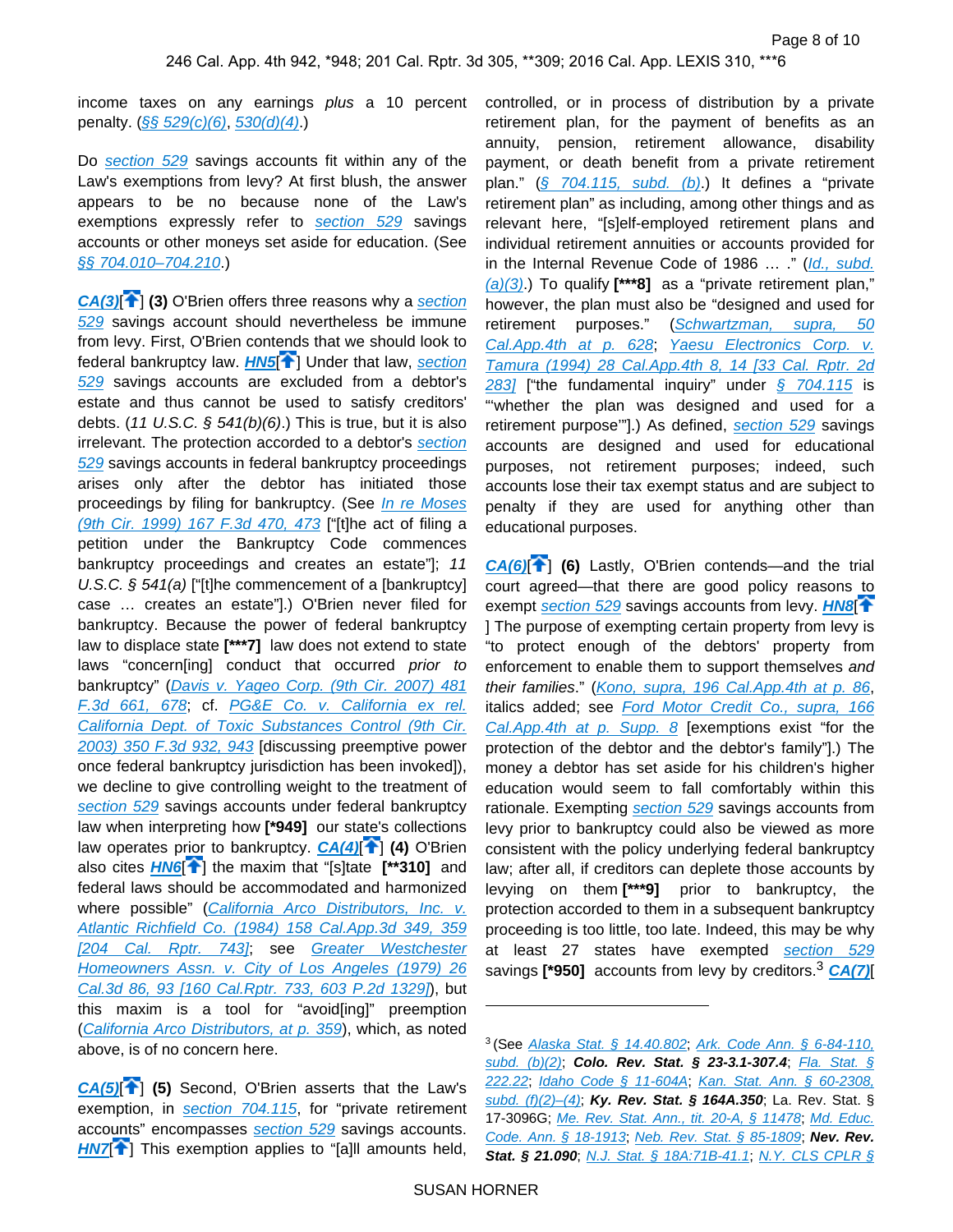<span id="page-9-2"></span>**1** (7) However, **[HN9](https://advance.lexis.com/api/document?collection=cases&id=urn:contentItem:5JKF-MYS1-F04B-N18P-00000-00&context=&link=clscc9)<sup>[1]</sup>** California is not one of those states. "Exemptions **[\*\*311]** are the creatures of statutes" and "[n]o property is exempt unless made so by express provision of law." (Estate of Brown (1889) [123 Cal. 399, 401 \[55 P. 1055\]](https://advance.lexis.com/api/document?collection=cases&id=urn:contentItem:3RRS-BGD0-003F-200C-00000-00&context=).) Because exemptions "cannot be enlarged by the courts" (Vineyard v. Sisson [\(1990\) 223 Cal.App.3d 931, 938 \[272 Cal.Rptr. 914\]](https://advance.lexis.com/api/document?collection=cases&id=urn:contentItem:3RX6-HKN0-003D-J20R-00000-00&context=)), we certainly cannot go one step further and create a brand-new exception from whole cloth, no matter how persuasive the policy reasons that might support it. We leave that task where our Constitution put it—with our Legislature.

<span id="page-9-3"></span>**[CA\(8\)](https://advance.lexis.com/api/document?collection=cases&id=urn:contentItem:5JKF-MYS1-F04B-N18P-00000-00&context=&link=CA120)<sup>[\[](#page-5-4)4]</sup>** (8) For all these reasons, the trial court erred in exempting O'Brien's [section 529](https://advance.lexis.com/api/document?collection=statutes-legislation&id=urn:contentItem:4YF7-GKT1-NRF4-43D0-00000-00&context=) savings accounts from execution.

II. Whether the Trial Court Abused Its Discretion in Exempting the Full Amount of O'Brien's Retirement **Accounts** 

<span id="page-9-4"></span>**[CA\(9\)](https://advance.lexis.com/api/document?collection=cases&id=urn:contentItem:5JKF-MYS1-F04B-N18P-00000-00&context=&link=CA115)**[\[](#page-6-0) ] **(9)** As noted above, **[HN10](https://advance.lexis.com/api/document?collection=cases&id=urn:contentItem:5JKF-MYS1-F04B-N18P-00000-00&context=&link=clscc10)**[ ] [section](https://advance.lexis.com/api/document?collection=statutes-legislation&id=urn:contentItem:5J6R-D7P1-66B9-80WW-00000-00&context=)  [704.115](https://advance.lexis.com/api/document?collection=statutes-legislation&id=urn:contentItem:5J6R-D7P1-66B9-80WW-00000-00&context=) exempts "private retirement plans" from levy. ( $\sqrt{\S}$ [704.115, subd. \(b\)](https://advance.lexis.com/api/document?collection=statutes-legislation&id=urn:contentItem:5J6R-D7P1-66B9-80WW-00000-00&context=).) However, this exemption is not an all-or-nothing affair; instead, it exempts these accounts "only to the extent necessary to provide **[\*\*\*10]** for the support of the judgment debtor when the judgment debtor retires and for the support of the spouse and dependents of the judgment debtor." ([Id., subd. \(e\)](https://advance.lexis.com/api/document?collection=statutes-legislation&id=urn:contentItem:5J6R-D7P1-66B9-80WW-00000-00&context=); see Schwartzman, supra, 50 Cal.App.4th at pp. 629-630 [so noting].)

<span id="page-9-5"></span><span id="page-9-1"></span>**[HN11](https://advance.lexis.com/api/document?collection=cases&id=urn:contentItem:5JKF-MYS1-F04B-N18P-00000-00&context=&link=clscc11)**[\[](#page-3-1) ] **[CA\(10\)](https://advance.lexis.com/api/document?collection=cases&id=urn:contentItem:5JKF-MYS1-F04B-N18P-00000-00&context=&link=CA118)**[ ] **(10)** In assessing what portion of a debtor's retirement account is "necessary" for the debtor's support, the statute directs a court to "tak[e] into account all resources that are likely to be available for the support of the judgment debtor when the judgment debtor retires." ( $\sqrt{5}$  704.115, subd. (e)) "In determining whether the amounts held in the accounts are necessary for [the] debtor's support when she retires, [a] court should consider various factors, including [¶] [(1)] 'the debtor's present and anticipated living expenses and income; [(2)] the age and health of the debtor and his or her dependents; [(3)] the debtor's ability to work and earn a living; [(4)] the debtor's training, job **[\*951]**  skills and education; [(5)] the debtor's other assets and

[5205](https://advance.lexis.com/api/document?collection=statutes-legislation&id=urn:contentItem:5CT3-08C1-6RDJ-84VD-00000-00&context=); [N.D. Admin. Code § 12.5-02-01-06](https://advance.lexis.com/api/document?collection=administrative-codes&id=urn:contentItem:5S1Y-FBP0-00D0-11X9-00000-00&context=); [Ohio Rev. Code.](https://advance.lexis.com/api/document?collection=statutes-legislation&id=urn:contentItem:5D47-8FP1-6VDH-R3YT-00000-00&context=)  [Ann. § 3334.15, subd. \(a\)](https://advance.lexis.com/api/document?collection=statutes-legislation&id=urn:contentItem:5D47-8FP1-6VDH-R3YT-00000-00&context=); [31 Okl. Stat. § 1.A.24](https://advance.lexis.com/api/document?collection=statutes-legislation&id=urn:contentItem:5BM0-GB01-648C-90X2-00000-00&context=); [Ore. Rev.](https://advance.lexis.com/api/document?collection=statutes-legislation&id=urn:contentItem:5J5H-F7B1-DXC8-001P-00000-00&context=)  [Stat. § 348.863, subd. \(2\)](https://advance.lexis.com/api/document?collection=statutes-legislation&id=urn:contentItem:5J5H-F7B1-DXC8-001P-00000-00&context=); 24 Pa. Stat. § 6901.309.2; R.I. Gen. [Laws § 9-26-4, subd. \(15\)](https://advance.lexis.com/api/document?collection=statutes-legislation&id=urn:contentItem:5R0X-KFY0-004G-410G-00000-00&context=), [S.C. Code Ann. § 59-2-140](https://advance.lexis.com/api/document?collection=statutes-legislation&id=urn:contentItem:5K1J-NRY1-DYB7-S2VJ-00000-00&context=), S.D. [Codified Laws § 13-63-20](https://advance.lexis.com/api/document?collection=statutes-legislation&id=urn:contentItem:5DKM-GT71-JF9M-91D6-00000-00&context=); [Tenn. Code Ann. § 49-7-822](https://advance.lexis.com/api/document?collection=statutes-legislation&id=urn:contentItem:4X55-GR00-R03P-24WW-00000-00&context=); [Tex.](https://advance.lexis.com/api/document?collection=statutes-legislation&id=urn:contentItem:5DDJ-C7H1-JW8X-V33W-00000-00&context=)  [Prop. Code § 42.0022](https://advance.lexis.com/api/document?collection=statutes-legislation&id=urn:contentItem:5DDJ-C7H1-JW8X-V33W-00000-00&context=); Va. Code Ann. § 23-38.81; W. Va. [Code § 18-30-7, subd. \(i\)](https://advance.lexis.com/api/document?collection=statutes-legislation&id=urn:contentItem:56W2-8W21-64R1-B08R-00000-00&context=), [Wis. Stat. § 16.64](https://advance.lexis.com/api/document?collection=statutes-legislation&id=urn:contentItem:8PVH-HFH2-8T6X-707D-00000-00&context=).)

their liquidity; [(6)] the debtor's ability to save for retirement; and [(7)] any special needs of the debtor and his or her dependents."" (In re Davis (B.A.P. 9th Cir. [2005\) 323 B.R. 732, 735–736](https://advance.lexis.com/api/document?collection=cases&id=urn:contentItem:4FY4-Y9H0-TVXP-231K-00000-00&context=), quoting [In re Moffat](https://advance.lexis.com/api/document?collection=cases&id=urn:contentItem:3S4V-JM20-0039-K15J-00000-00&context=)  [\(B.A.P. 9th Cir. 1990\) 119 B.R. 201, 206](https://advance.lexis.com/api/document?collection=cases&id=urn:contentItem:3S4V-JM20-0039-K15J-00000-00&context=), affd. (1991) 959 F.2d 740.) The goal, in examining these factors, is to assess the "potential disruption in earning capacity" from the judgment's levy and "the [d]ebtor's ability to regenerate **[\*\*\*11]** retirement funds" prior to retirement. ([In re Switzer \(Bankr. C.D.Cal. 1992\) 146 B.R. 1, 5](https://advance.lexis.com/api/document?collection=cases&id=urn:contentItem:3S4V-RVP0-003B-X3NP-00000-00&context=).)

Although a trial court is not required to make express findings on each of these factors (e.g., Bauer v. Bauer [\(1996\) 46 Cal.App.4th 1106, 1118 \[54 Cal. Rptr. 2d 377\]](https://advance.lexis.com/api/document?collection=cases&id=urn:contentItem:3RX6-F7P0-003D-J2Y4-00000-00&context=) [express findings on controverted facts not generally required]) and although an appellate court will generally imply the findings necessary to support the proper exercise of a trial court's discretion (Acacia Patent [Acquisition, LLC v. Superior Court \(2015\) 234](https://advance.lexis.com/api/document?collection=cases&id=urn:contentItem:5FD3-YH61-F04B-N067-00000-00&context=)  [Cal.App.4th 1091, 1096–1097 \[184 Cal. Rptr. 3d 583\]](https://advance.lexis.com/api/document?collection=cases&id=urn:contentItem:5FD3-YH61-F04B-N067-00000-00&context=)), a trial court abuses its discretion when it appears from the record that it "applie[d] the wrong legal standard" ([Costco Wholesale Corp. v. Superior Court \(2009\) 47](https://advance.lexis.com/api/document?collection=cases&id=urn:contentItem:7X6S-DHC0-YB0K-J0GX-00000-00&context=)  [Cal.4th 725, 733 \[101 Cal. Rptr. 3d 758, 219 P.3d 736\]](https://advance.lexis.com/api/document?collection=cases&id=urn:contentItem:7X6S-DHC0-YB0K-J0GX-00000-00&context=)).

<span id="page-9-0"></span>Here, the trial court applied the wrong standard. The court refused to "weigh or take into consideration what [O'Brien's and his wife's] current wages and salaries are," but those are facts that the case law dictates must be considered in assessing O'Brien's ability to replenish his retirement account prior to his retirement. **[\*\*312]**  This error is also not harmless given the evidence that O'Brien is still many years from retirement, is in good health, and has earned a significant salary in the past. (Accord, [In re Montavon \(Bankr. Minn. 1985\) 52 B.R.](https://advance.lexis.com/api/document?collection=cases&id=urn:contentItem:3S4V-NNF0-0039-K2M5-00000-00&context=)  [99, 103](https://advance.lexis.com/api/document?collection=cases&id=urn:contentItem:3S4V-NNF0-0039-K2M5-00000-00&context=) [applying similar factors and not exempting a retirement account under federal bankruptcy law in case involving "a relatively young debtor with good health, substantial earning capacity, and current ability to meet his and his dependents' regular **[\*\*\*12]** living expenses"].)

We are accordingly compelled to reverse the trial court's ruling declaring the full amount of O'Brien's four retirement accounts to be exempt and to remand for the court to apply all of the relevant factors in deciding what portion of those accounts is necessary for the support of O'Brien and his dependents. In light of this conclusion, we have no occasion to consider Diagnostics's further arguments that O'Brien did not provide documents to corroborate his monthly household expenses and did not spell out with specificity his likely earnings prior to retirement as well as his financial needs upon